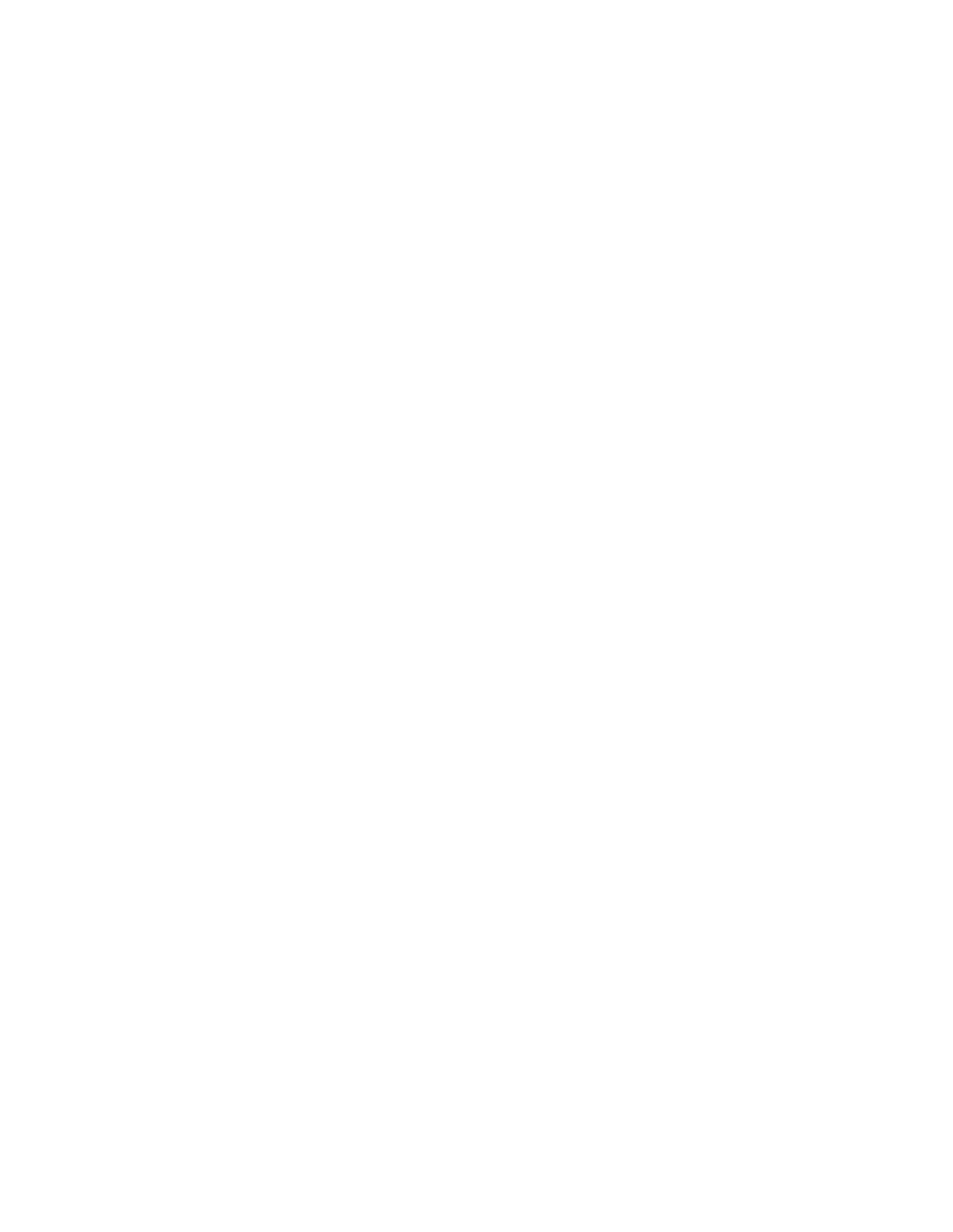Josie Diemer Caldwell. Sept. 12, 1906 J'Ville, Ala &S GAMBLE CO, CN COPYRIGHT 1896 BY THE PROCTER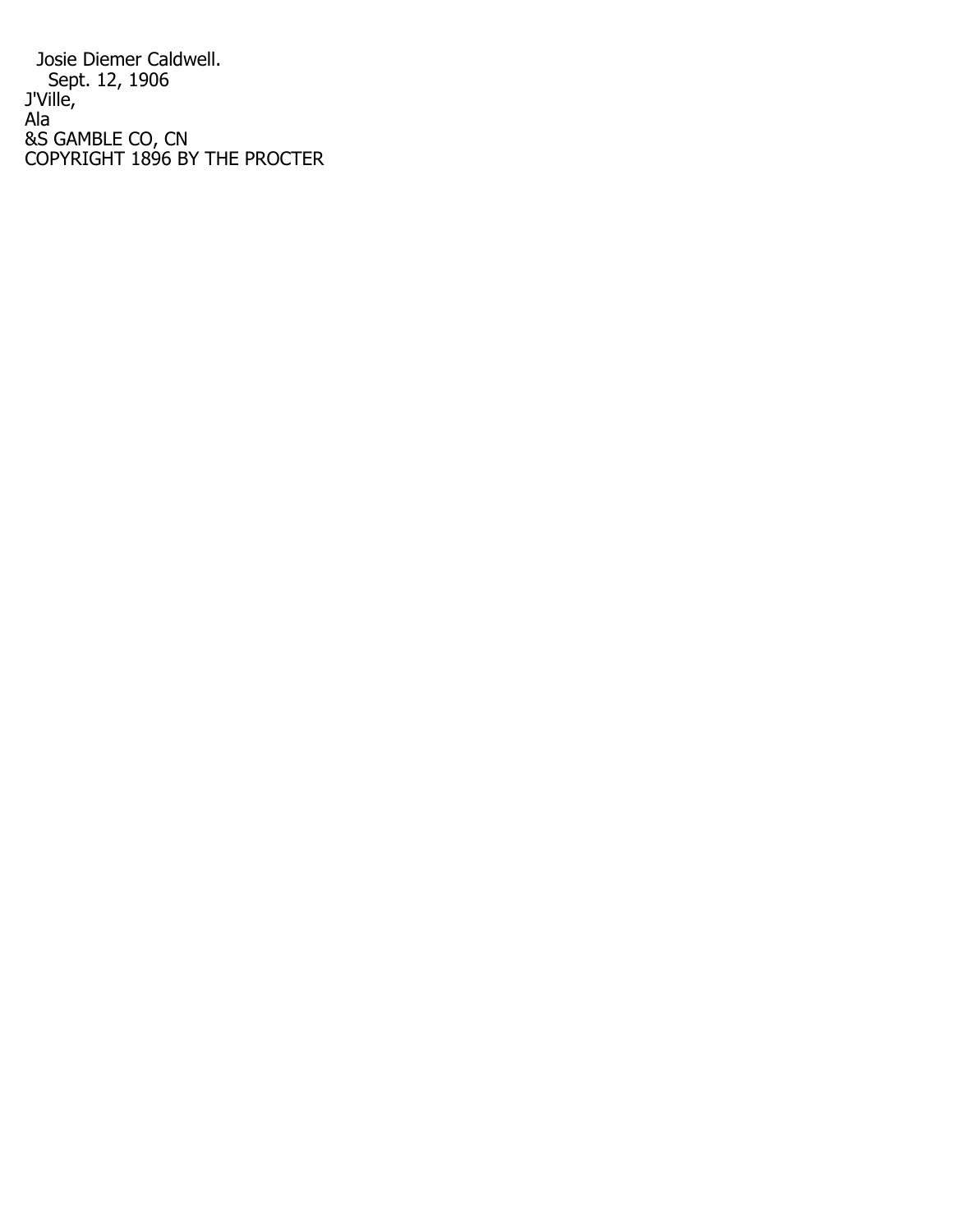Linen Shower. The New Home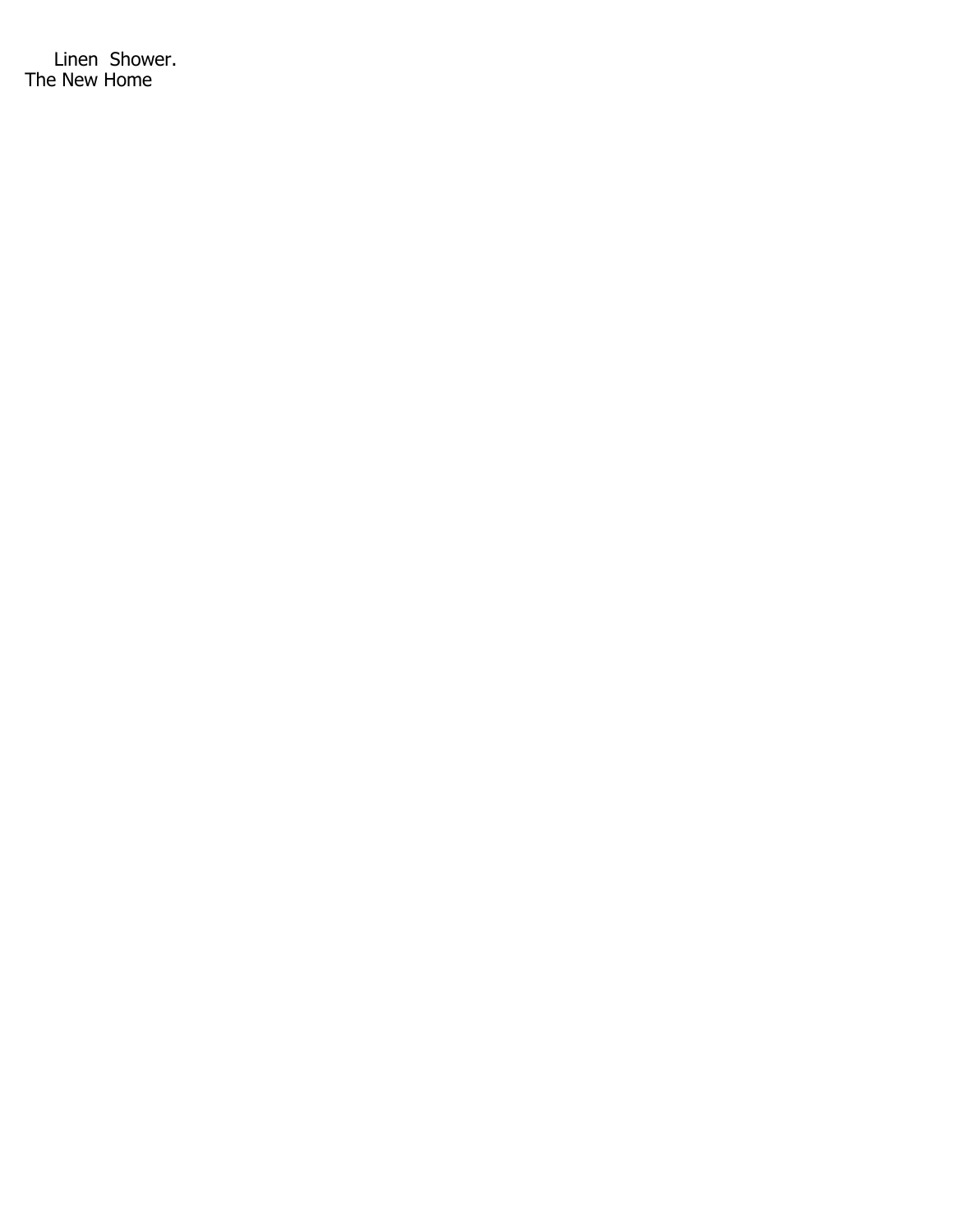Miss Milton Burr Mrs. C.E. Malone Mrs. C.G. Arbery. Miss Kate Caldwell. Miss Annie Gaston Mrs. W.B. Arbery Mrs. Ed Rowan Doily. Towels. Center piece. Paper holder. **Handkerchiefs** Towels.

Center piece.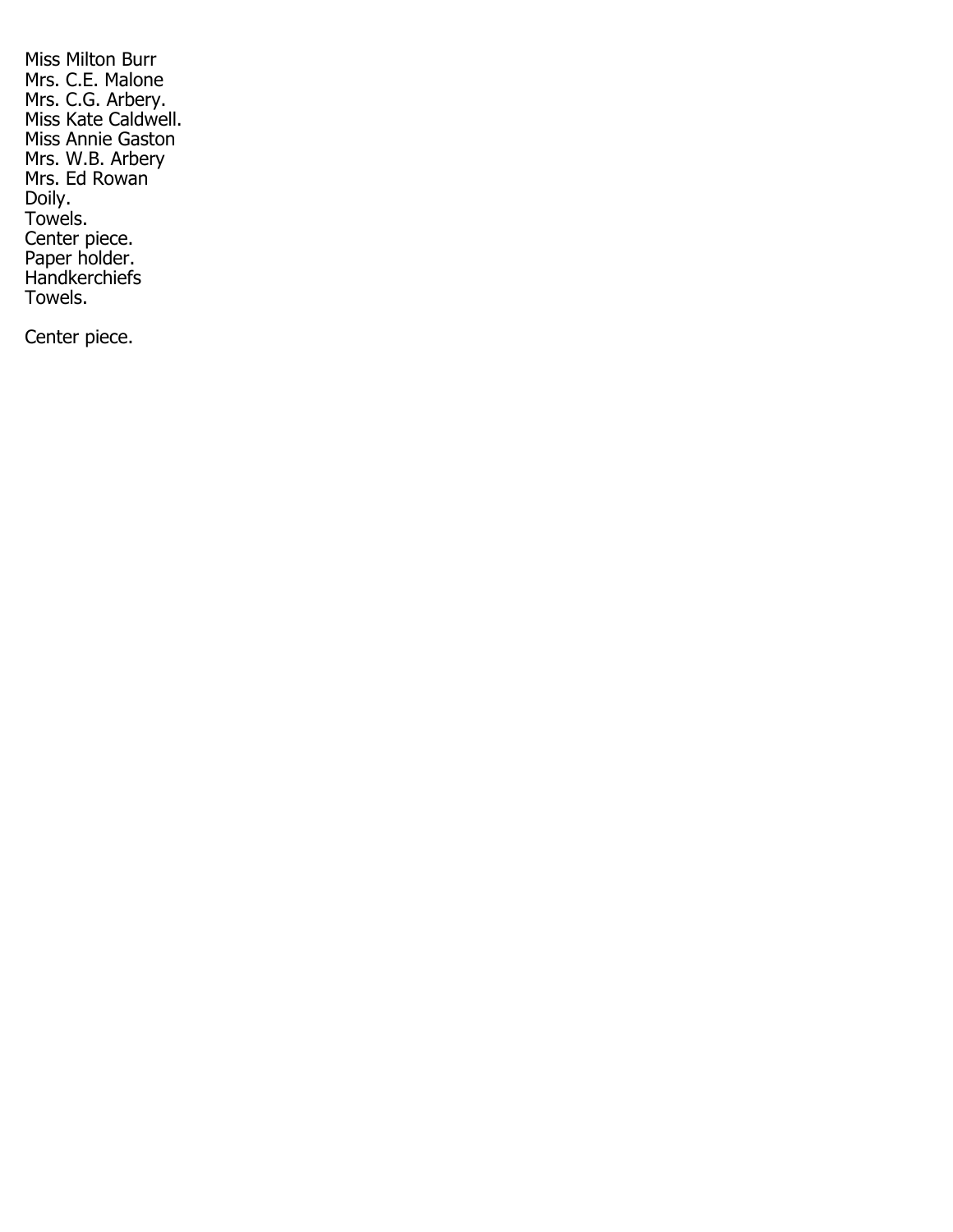Miss Fannie Rawagnano .

Mrs. W.G. Cowan . Miss Rowan . Miss Hoke . Miss Hannah Crook . Mrs. E.M. Murphy . Handkerchief. Towel. Linen Square.

Handkerchiefs.

Towels. Tray Cloths and Napkins.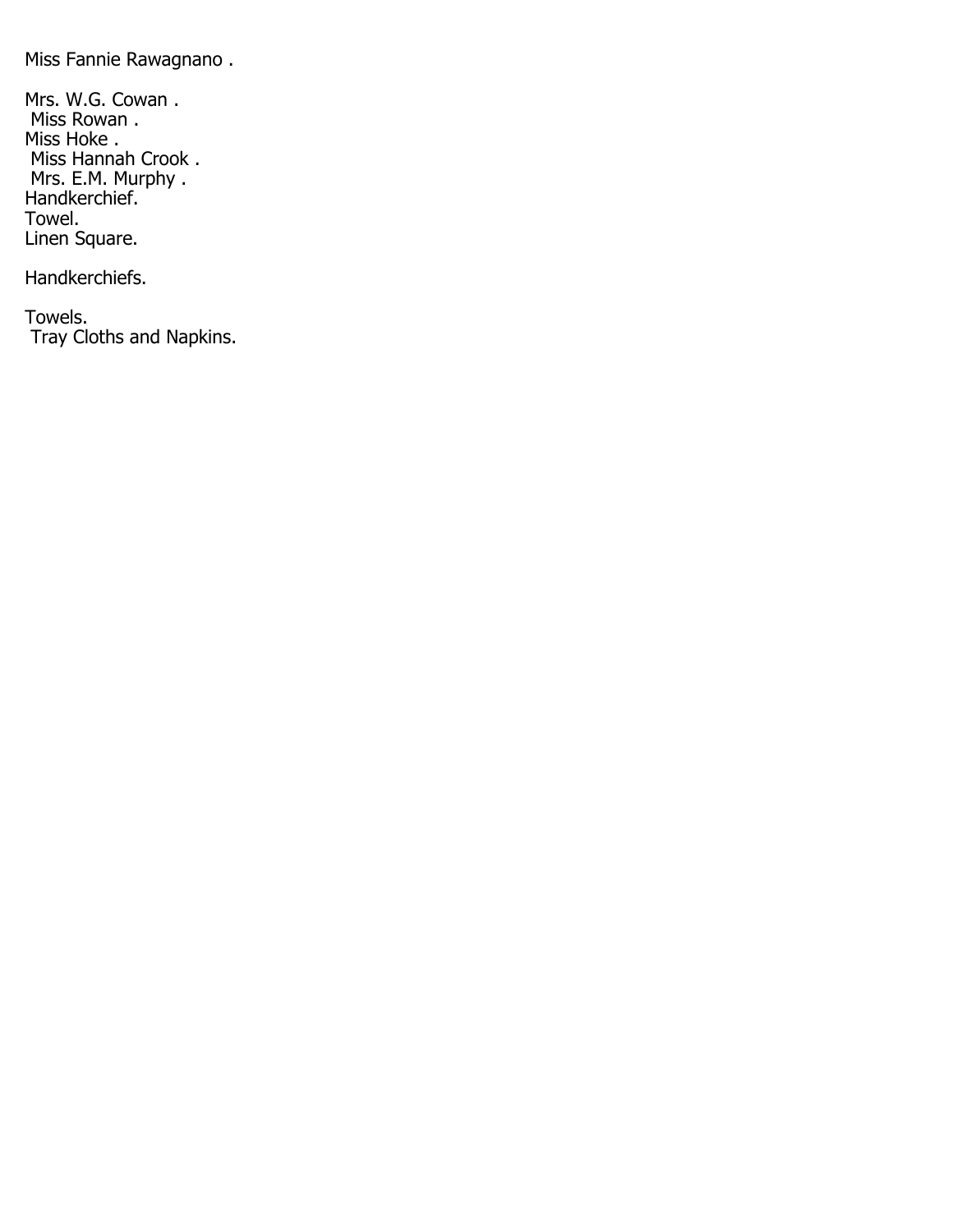Miss Annie Crow. Miss Lil Weems. Miss Mary Sargent. Mrs. Fred Wood. Miss Brice.

Miss Mary Forney. Miss Borden.

Center piece. Collar and Cuff set.

Handkerchief.

Center piece.

Center piece.

Hand worked waist.

Towels.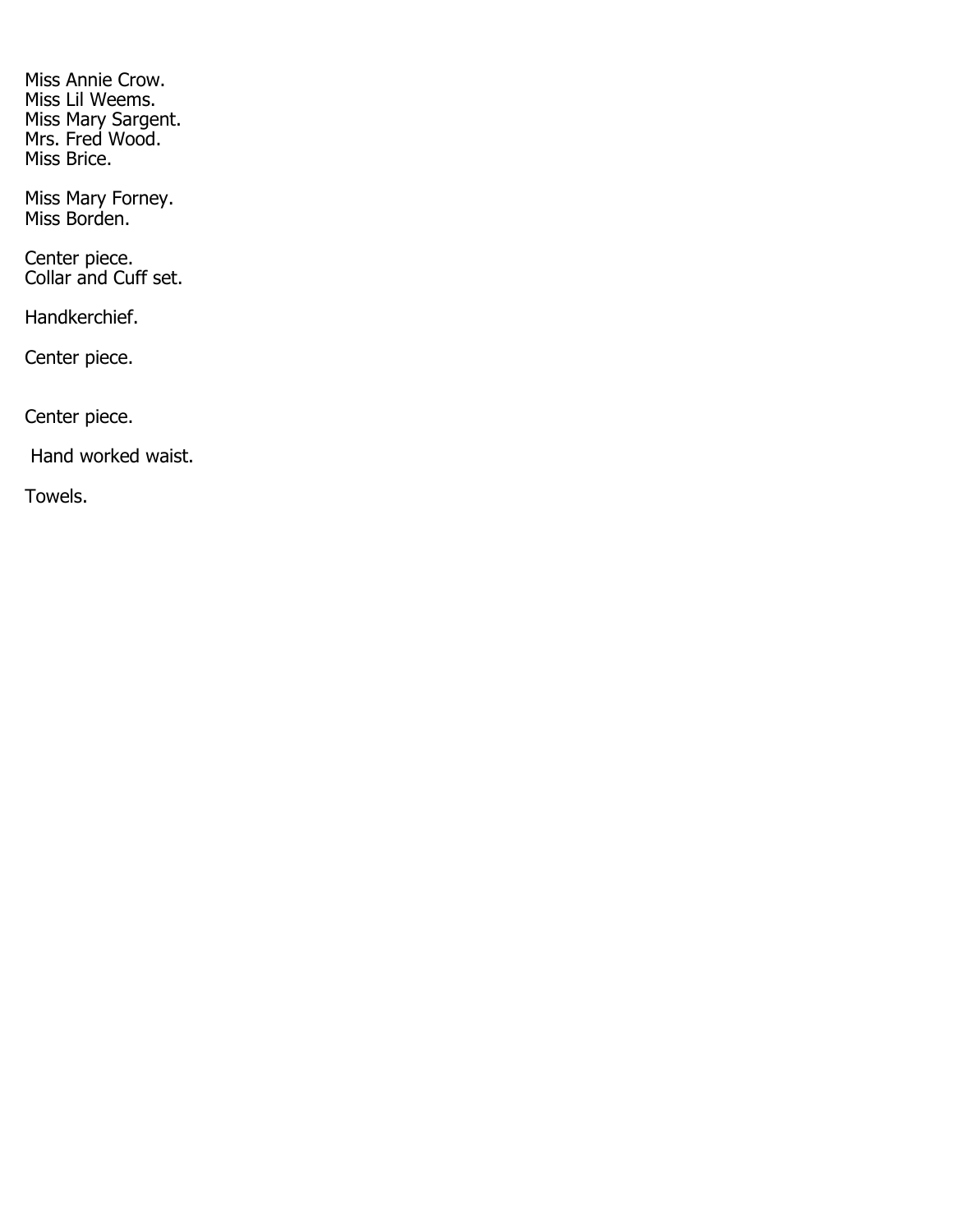Miss Wilkerson . Miss Callie Milligan. Miss Mattison. Misses Weir. Mrs. Elain. Miss Mason. Miss Annie Love.

Tray cloths.

Handkerchief. Center piece.

Lunch Cloth. Handkerchief Center piece Handkerchief.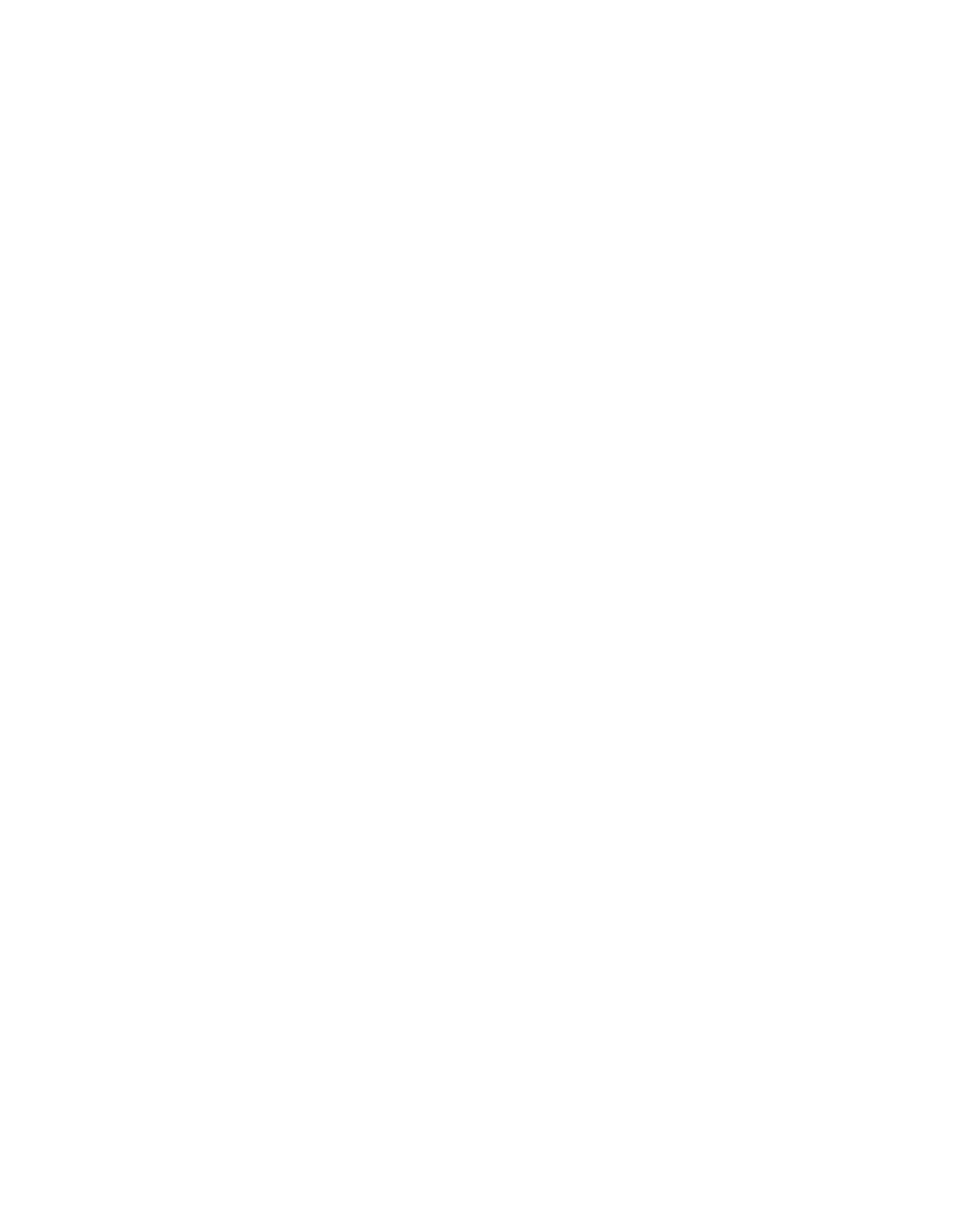For nothing lovelier can be found In woman, than to study household good, And good works in her husband to promote. = Milton.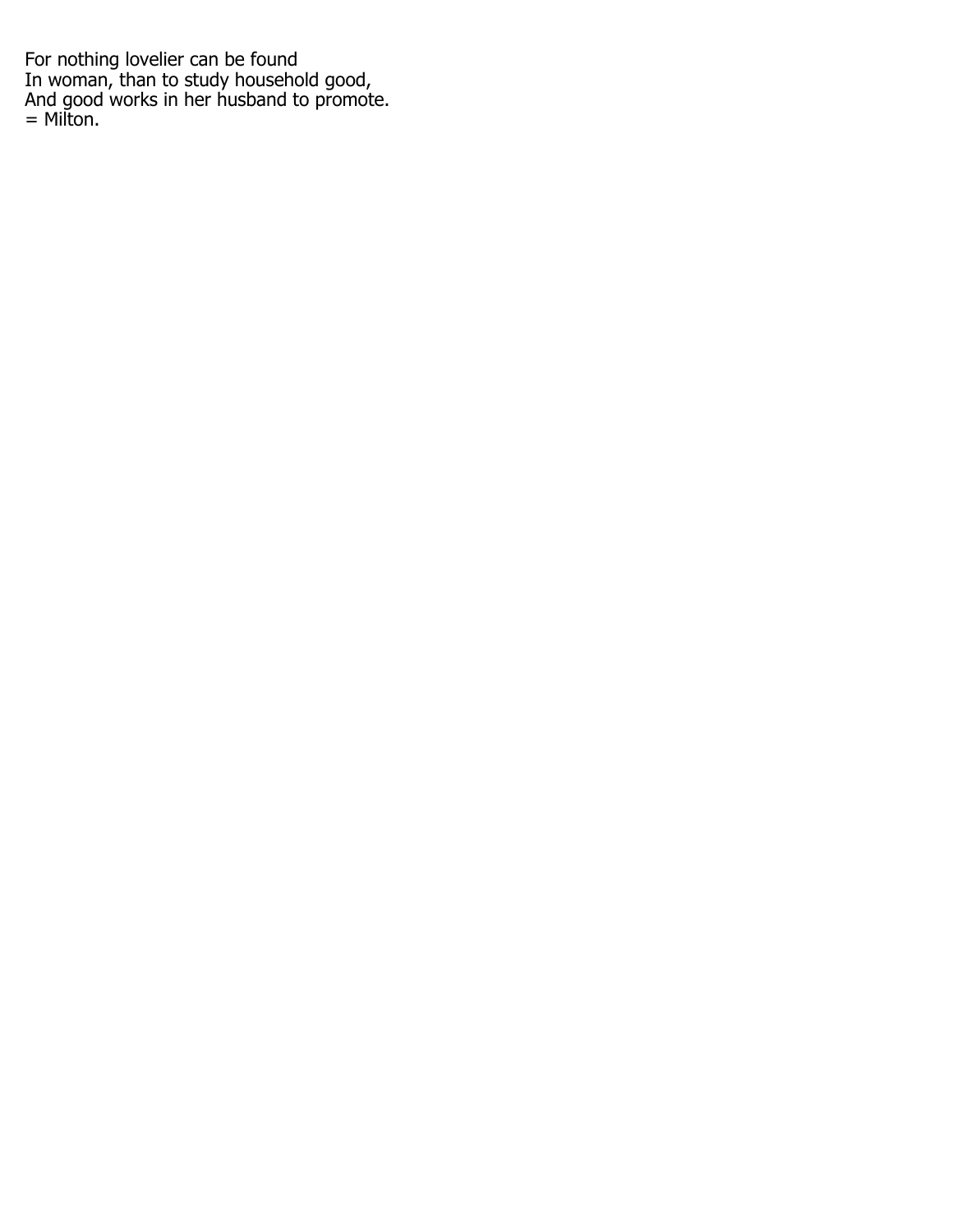We want each other, so to comprehend The dream, the hope,- things planned or seen or wrought-Compassion, Comforter and

guide and friend As much as love asks love, does thought ask thought. Life is so short, so fast the love hours fly, We ought to be together, you and I -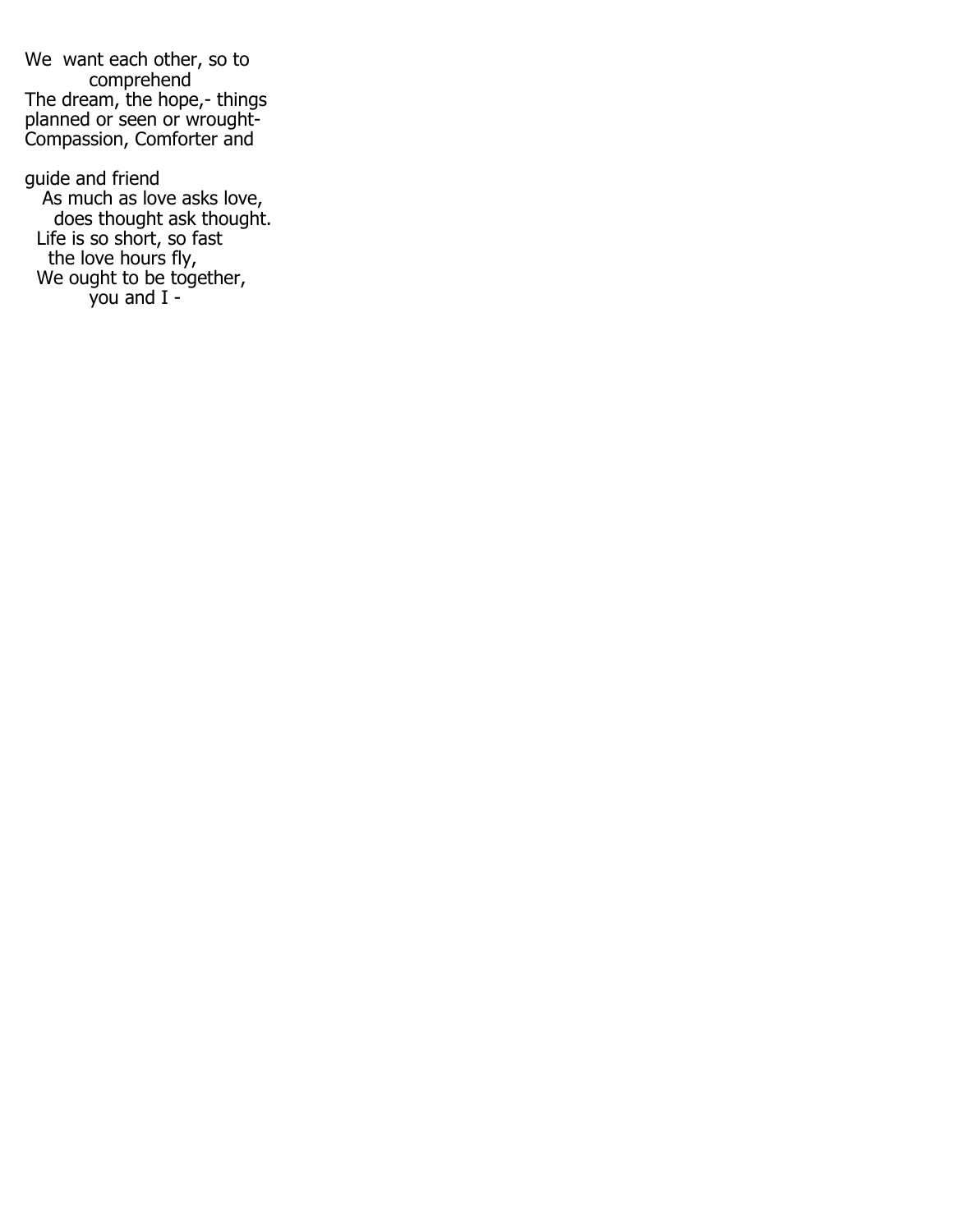My hand is lonely for your clasping, dear, My ear is tired, waiting for your call I want your strength to help, your laugh to cheer Heart, soul and senses need you,one all. all. I droop without your full, frank sympathy We ought to be together, you and I.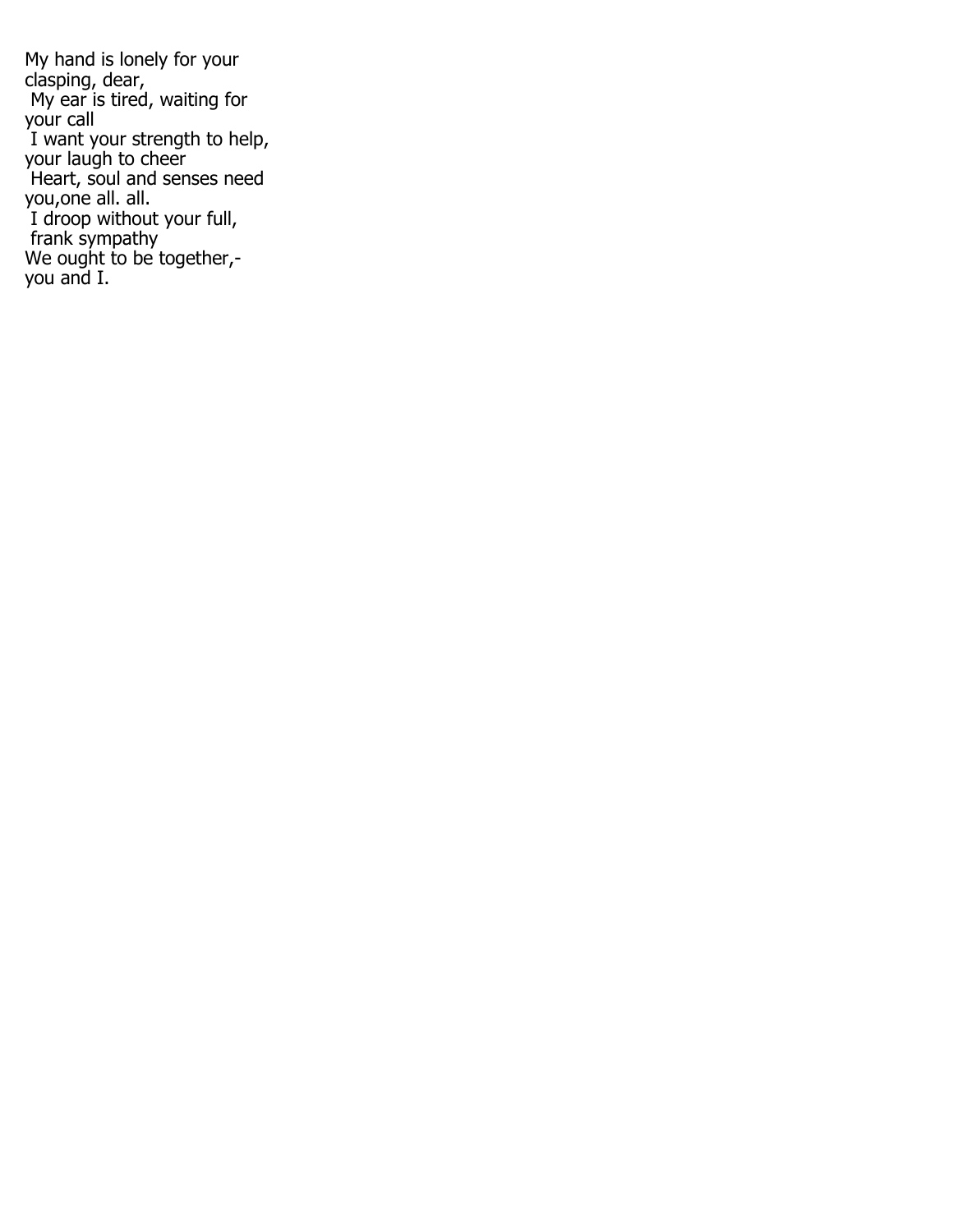A Garden Lay. If you're waking call me early, Call me early, Carl, my dear. For tomorrow will be a busy day. In the garden here! For I must rake and sow The centaurea and celosia. Next I should weed and hoe Digitalis and hemerocalis. Then turn the sulfur spray On Antirrhinum and aquilegia. Haul sand and leaves and clay to the muscari and convallaria. Must water, if there's no rain. Euphorbia and campanulata. Should gently but firmly train